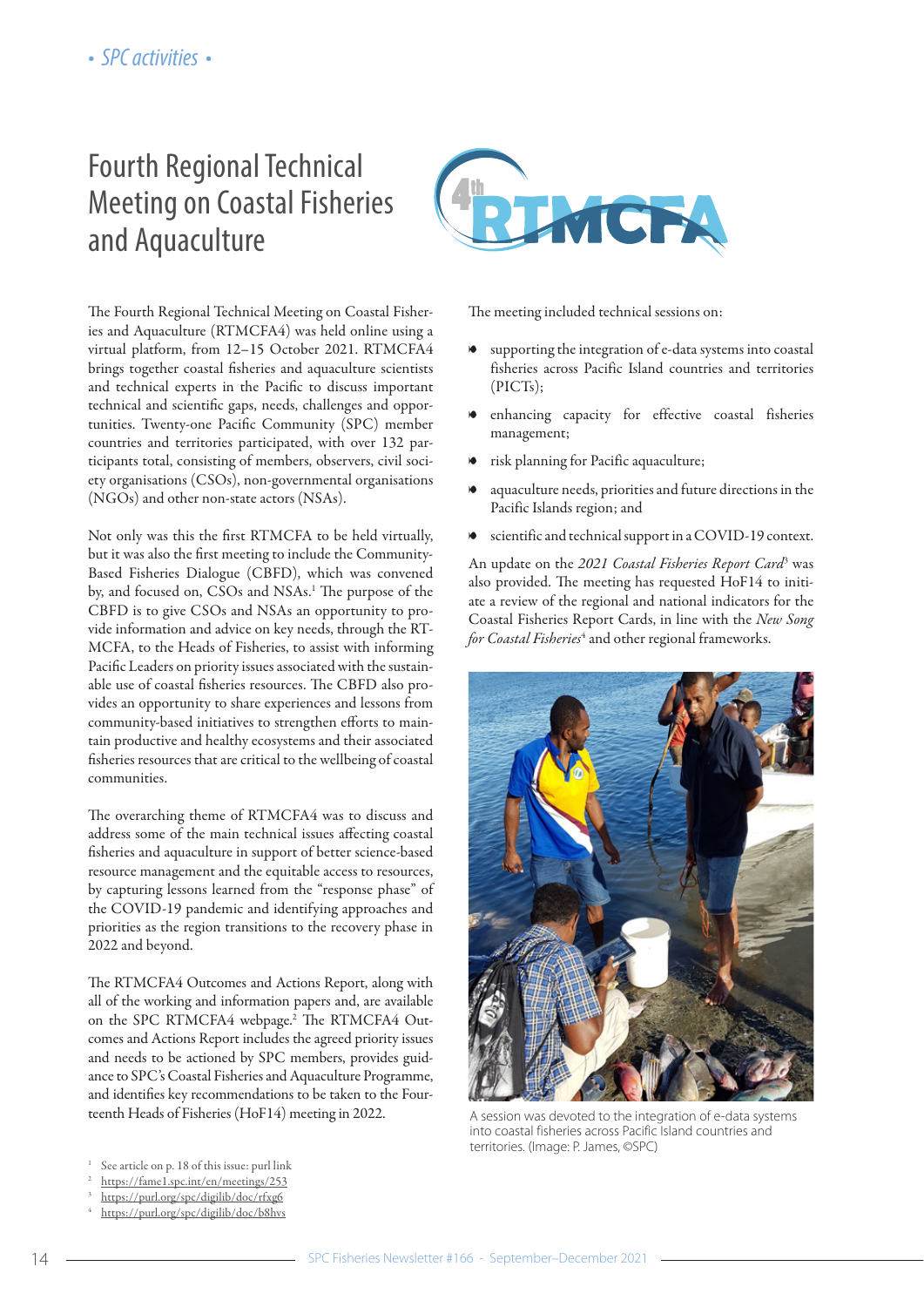The new CBFD session focused on establishing an appropriate administrative foundation for future CBFD meetings. Participants provided feedback, advice and recommendations for future CBFD session arrangements by reviewing the provisional terms of reference, the convening arrangements, and the processes for the selection of participants for future CBFD meetings.

The CBFD also included a session on Implementing the Pacific Framework for Action on Scaling-up CBFM. CBFD participants discussed how CSOs and NSAs could contribute to and/or further align with achieving the outcomes in the Framework for Action. They considered how implementation progress can be monitored and evaluated, and what role CSOs and NSAs can play in strengthening and improving national and regional reporting.

#### Summary of PICT coastal fisheries and aquaculture technical issues, needs and priorities

Prior to the meeting, participants from Pacific Islands countries and territories (PICTs) fisheries and aquaculture agencies were consulted on their national coastal fisheries and aquaculture issues, challenges and needs. This information was summarised for both coastal fisheries and aquaculture, priority technical needs, and technical issues or challenges, and presented in plenary "to set the scene" and use the information as background for RTMCFA4 discussions.

## Supporting the integration of e-data systems into coastal fisheries across PICTs

The first technical session highlighted the range of e-data tools that have been developed for improving the process of data collection, analysis and reporting on coastal fisheries. SPC member countries support the use of e-data approaches, as developed by SPC, to improve the quality of coastal fisheries data collection and to continue investigating and delivering on innovative technology, such as satellites and drones, as appropriate.

The integration of socioeconomic survey capability into the available e-data tools is underway. SPC was requested to continue with the introduction of e-data systems to all interested PICTs, with a focus on sustained training and capacity development to underpin successful implementation. This should include progressively expanding training by the Pacific Community's Fisheries, Aquaculture and Marine Ecosystems (FAME) Division to include analysis of fisheries data and the use of spatial analysis software. Members agreed to work with SPC to explore effective ways to incorporate their historic data into the e-data system, subject to satisfying standard quality control issues, as outlined in SPC FAME's data policies.

### Enhancing capacity for effective coastal fisheries management

Against the backdrop of the COVID-19 pandemic travel restrictions, SPC has continued to provide advisory and technical support to members, albeit remotely, to enhance members' capacity for effective management and sustainable development of their coastal fisheries. This session considered activities undertaken over the last two years. Through breakout groups and plenary discussions, members provided feedback on how SPC's support activities in the areas of policy, legislation, and monitoring, control, surveillance and enforcement (MCS&E) can be better integrated to enhance capacity for effective coastal fisheries management. Eleven key areas were identified, including, *inter alia*:

- recognising the importance of effective coastal fisheries management, including collaboration with local communities, and the use of available IT platforms and e-learning tools to build PICTs' capacity in the three broad areas of policy, legislation and MCS&E;
- facilitating the integration of data collection, policy, management, legislation and MCS&E in training opportunities offered by SPC, with support for learning exchanges within and between PICTs;
- ensuring science-based evidence for management plans and regulations, and case studies on how to link data to specific policies, and on the effectiveness of new management measures for specific fisheries;
- developing guidelines for drafting laws and regulations for coastal fisheries and aquaculture, including legal terminologies and models for legislation;
- developing guidelines for preparing coastal fisheries and community-based management plans;
- organising workshops on monitoring the implementation of management plans;
- incorporating traditional rules into local ordinances or bylaws to increase the chances of compliance by all fishers, and developing awareness materials on prohibited species harvest for communities; and
- providing training support at the community level, and developing appropriate e-tools for communities.

## Risk planning for Pacific aquaculture

An update was provided on work undertaken by FAME on risks to PICTs' aquaculture production, with an overview of the kinds of risks exist. The importance of risk planning management for aquaculture was highlighted. An interactive plenary session, using a virtual whiteboard, was used to: 1) discuss and share information on the types of aquaculture risks faced within PICTs and any gaps in capacity to manage risks; 2) set priorities for development of practical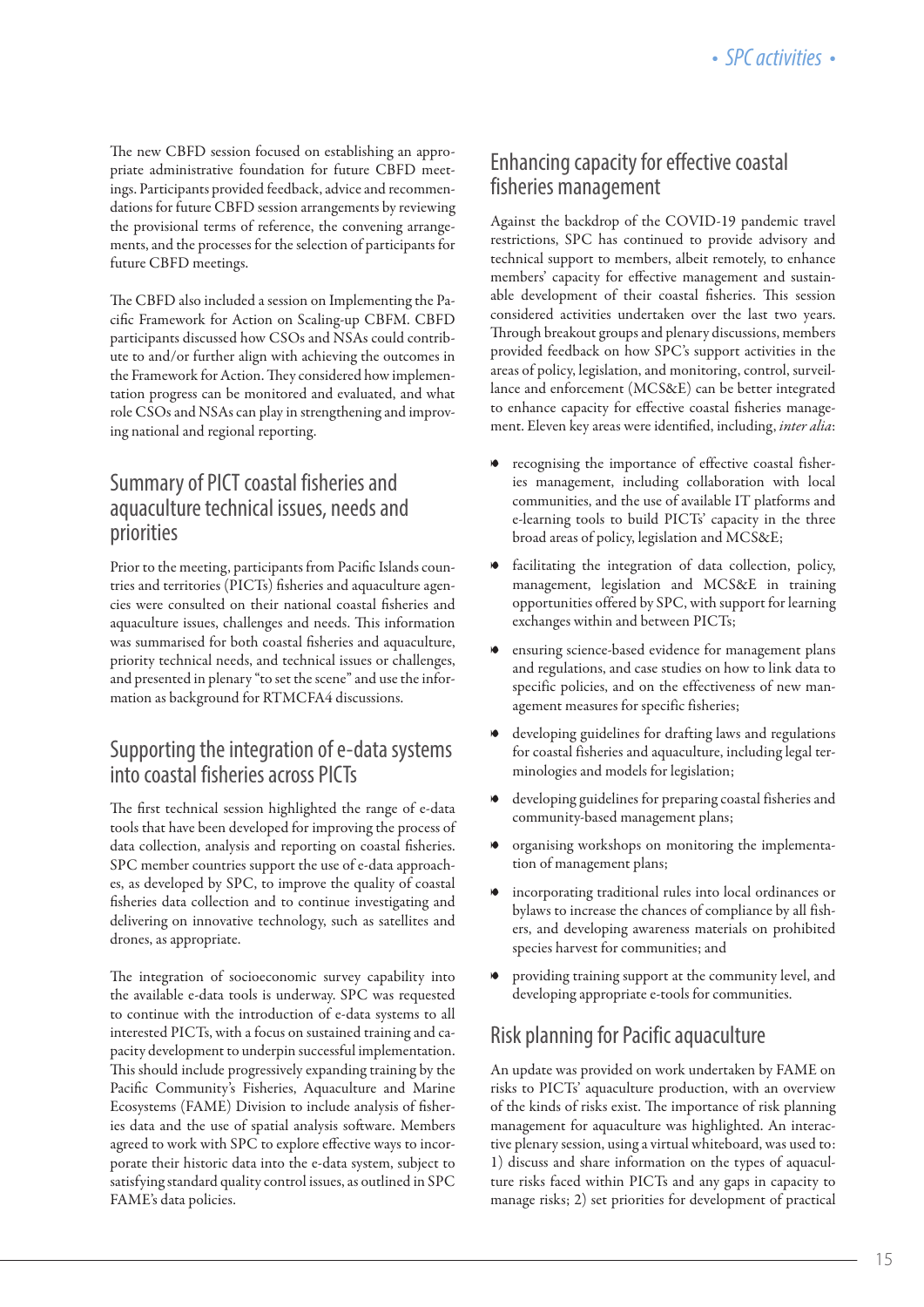management approaches to each risk type; and 3) identify what works. Risks and management strategies were identified for, as examples, seaweed, tilapia, marine fish and giant clams. Additional suggestions indicated that shrimp and coral species restoration might also make good risk management examples.

Members invited SPC to provide further guidance on the extent to which risk assessment is relevant and can be used for small-scale aquaculture at the community level for food security purposes (i.e. subsistence and artisanal). The importance of accounting for the diversity of national contexts and productions (including cultural aspects) also needs consideration, bearing in mind that most small-scale aquaculture activities in the region are not commercially oriented.

#### Aquaculture needs, priorities and future directions in the Pacific Islands region

The Thirteenth Heads of Fisheries meeting endorsed SPC to undertake a regional assessment of the needs, priorities and future directions of aquaculture in the Pacific Islands region. The output from the regional aquaculture assessment and its recommended future directions and priorities will form the basis for consultations with members towards the development of a regional aquaculture strategy. The meeting identified and highlighted a number of issues.

- The multiple and interdependent purposes that aquaculture can serve: food security, economic and restoration. The key importance and expected contribution of small-scale, non-commercial aquaculture to food security and livelihoods was also stressed.
- The need for SPC to continue providing tailored technical guidance (e.g. feasibility studies, cost-benefit analyses) and capacity-building (e.g. training) to meet specific PICTs' needs in setting up integrated aquaculture operations, seed production systems, as well as a relevant enabling environment (e.g. policies, plans, knowledge sharing and awareness mechanisms).
- The importance of establishing new networks, or reviving existing ones, and strengthening collaboration to allow for the exchange and transfer of aquaculture knowledge and information, within PICTs and regionally.
- The requirement for further guidance and effort on sustainable and environmentally friendly aquaculture, including culturing native species and species with low environmental impacts. Specific guidance is needed on aquatic biosecurity, as well as for robust food safety and quality standards, in respect of international norms, to increase access to local and international markets.
- The need for SPC to coordinate the development of guidelines and an aquaculture code of practice at a regional level, as well as guidelines for food safety and value-adding opportunities.
- 8 The importance of elevating the profile of aquaculture to allow access to financial support (e.g. bank loans) for small-scale aquaculture initiatives, noting that climatesmart aquaculture relies on sustainable high-quality inputs and efficient infrastructure, including hatcheries, transport and water supply.

#### Scientific and technical support in a COVID-19 context

Following the COVID-19 pandemic and associated travel bans, SPC experimented with alternate ways of providing coastal fisheries and aquaculture technical support to fisheries agencies, such as video conferencing and the development of online courses and videos. SPC informed partici-



Aquaculture ponds, Fiji. (Image: A. D'Andrea, SPC)